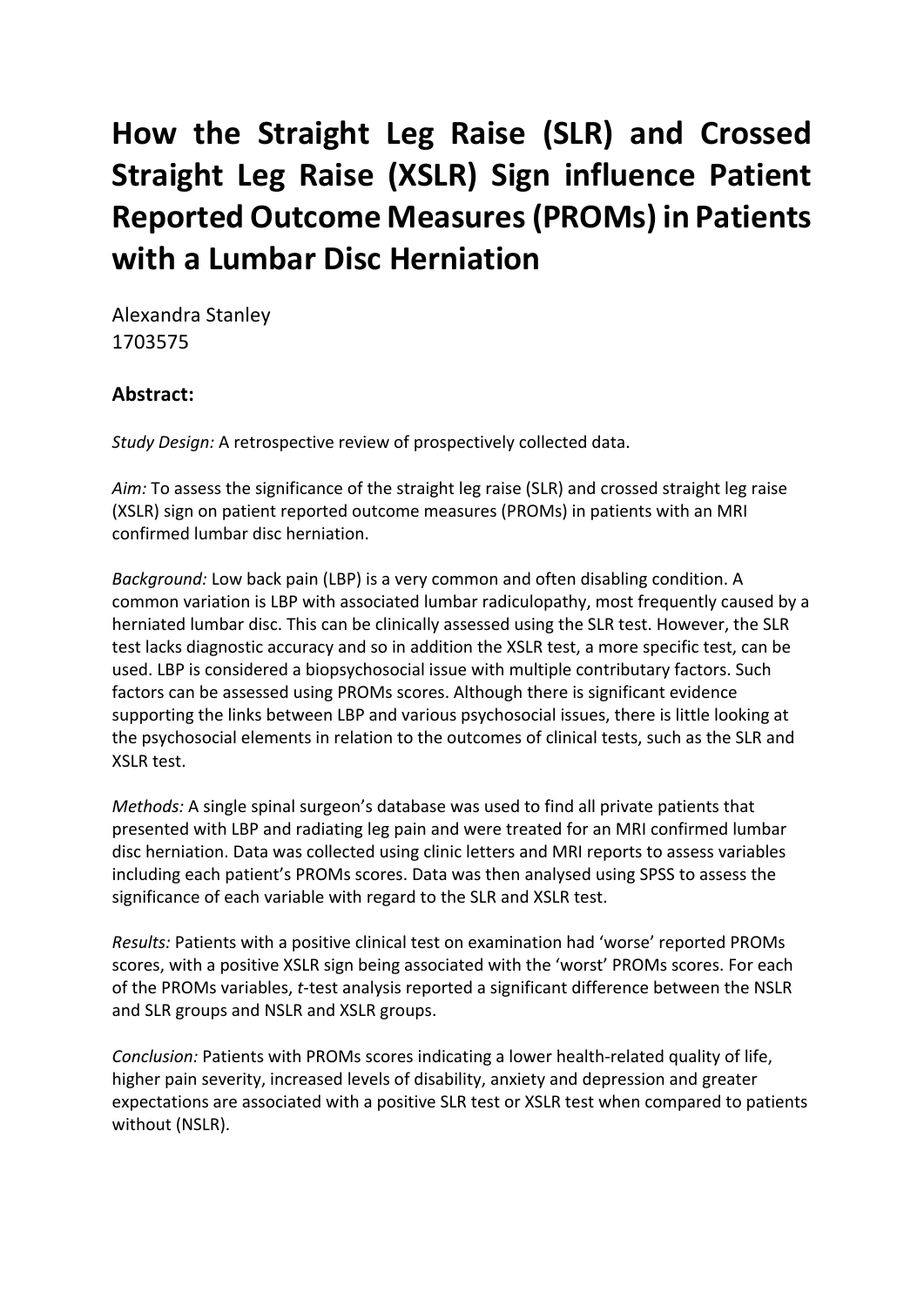#### *Introduction*

Low back pain (LBP) is incredibly common with a global prevalence of around 31% (1). Patients find it to be a disabling condition, with LBP being a major cause of absence from work (2), subsequently causing huge financial burden on individuals, families and society as a whole (3). There are many potential causes for LBP, including pathology in muscle, joints, intervertebral discs and abdominal organs (4).

The most common variation of LBP is LBP associated with pain radiating from the buttock down the leg (sciatica) (5). The literature reports variable prevalence estimates, ranging from 1.2% to 43% (6), whilst it is considered the most prevalent type of neuropathic pain (7). It is most commonly due to a lumbar disc herniation (4, 8), which is defined as the displacement of disc material, either nucleus pulposus or annulus fibrosis, beyond the intervertebral disc space (9). Such displacement can irritate nerve roots causing lumbar radiculopathy, which gives symptoms of leg pain, paraesthesia and neurological impairment (10). It is important to distinguish patients who experience only LBP from those who have LBP with lumbar radiculopathy, as this allows early and targeted treatment, thus improving outcomes and reducing disability (11).

A diagnosis of lumbar disc herniation is most commonly confirmed using Magnetic Resonance Imaging (MRI), which provides high quality images without exposing the patient to potentially harmful ionising radiation (12). MRI scans have been shown to have excellent sensitivity (13) and are capable of giving clear visualisation of soft tissue (12). However, it has been found that imaging findings are only weakly related to symptoms (4) and a crosssectional study of asymptomatic patients found that 36% had a herniated disc on MRI (14). Clinically it is therefore important to consider the intercorrelations between both the MRI report and findings from clinical tests (15).

The most commonly used clinical test in assessing patients who present with LBP and lumbar radiculopathy is the straight leg raise (SLR) test (15), also known as Lasègue's test. The SLR test is performed with the patient lying supine on the examining couch and the examiner slowly raising the patient's leg, keeping their knee in full extension. The examiner continues to raise the leg until maximum hip flexion is reached or the patient reports pain in the lifted leg (13). There are varying definitions of what is regarded as a positive test (16), with studies showing generally poor interpretation of positive tests and the understanding of the underlying pathological mechanism (17). However, it is still considered a useful test (17), with moderate accuracy in detecting lumbar radicular pain (15). Due to the potential for alternative causes of a positive test, such as lumbar facet joint hypertrophy (18), the SLR test has a high sensitivity, but overall low specificity (19).

Individual clinical tests used independently lack the diagnostic accuracy to detect MRI confirmed disc herniations (20), and given the significance of an accurate diagnosis in the effective management of patients (21), it is therefore important to use multiple clinical tests simultaneously alongside the patient's history to significantly improve diagnostic accuracy (21, 22). An additional sign that could be considered in the assessment of such patients is the crossed straight leg raise (XSLR). This test is conducted in a similar manner to the SLR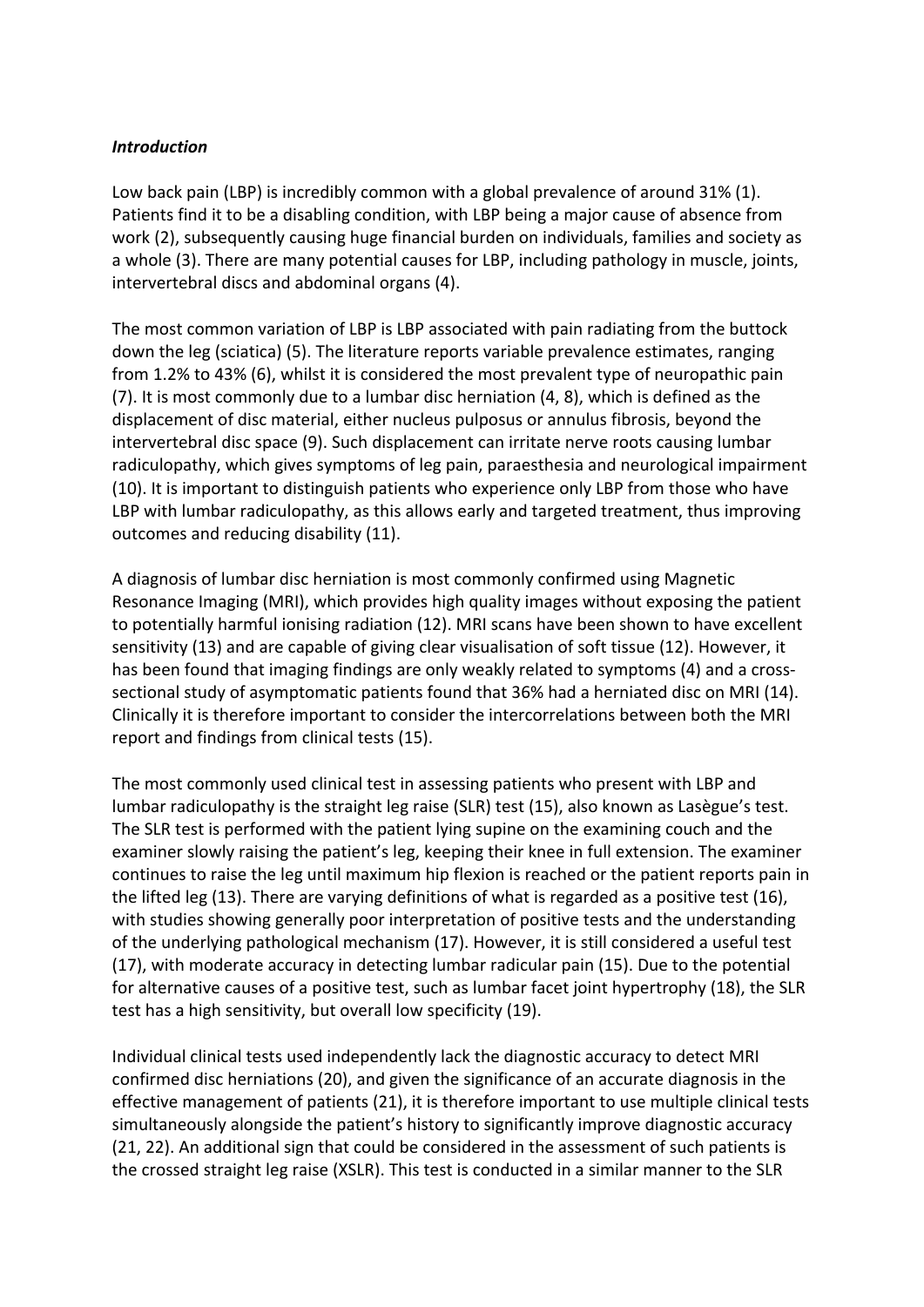test, with a positive test reported if the patient experiences pain in the affected limb when the unaffected limb is flexed at the hip (23). The XSLR has a higher specificity (16) and a positive test considered 'highly suggestive of a disc herniation' (23).

The literature agrees that there is a significant psychosocial component in the development of LBP (1, 4) and there is evidence to demonstrate that conditions such as depression and anxiety can have a key role in the transition of acute LBP to chronic (24, 25). Such conditions and the patient's own perception of their health can be assessed using Patient Reported Outcome Measures (PROMs) in the form of questionnaires (26). PROMs can be generic health status measures, such as the EQ5DVAS score (27), or can focus on more specific aspects of health, for example the GAD-7 score screens for generalised anxiety (28). PROMs have been deemed a 'useful clinical tool' (26) and should be used in conjunction with other aspects of the clinical assessment of patients in order to decide on the correct management plan.

## *Aim*

The primary aim of this study was to assess the significance of the SLR and XSLR sign on PROMs scores, such as the EQ5DVAS, ODI, PHQ-9 and GAD-7 score, in patients with an MRI confirmed lumbar disc herniation. The null hypothesis is that there is no relationship between the outcome of the SLR or XSLR test and PROMs scores in patients with a herniated lumbar disc.

## *Method*

A retrospective review of prospectively collected data was carried out for all patients fitting the inclusion criteria that were treated privately by a single spinal surgeon for a herniated lumbar intervertebral disc.

The surgeon's database of all treated patients from April 2012 to August 2019 was used. The inclusion criteria was; any patient presenting with leg pain, that radiated from the buttock, with an MRI confirmed central or posterolateral disc herniation within the spinal canal. Patients presenting with isolated LBP and those with foraminal or extraforaminal herniations were excluded.

A total of 3,402 sets of patient data were manually filtered. Duplicate entries and follow up treatment for the same disc herniation were collated under one entry. A total of 217 patients met the defined parameters for inclusion in this study.

Data was collected using the surgeon's clinic letters and the patient's MRI report. Collected variables included; the presence, side and degree of SLR, presence of the XSLR sign, history of spinal surgery, duration of symptoms, level and side of disc prolapse, any interventions and PROMs scores.

The PROMs used in this study were Visual Analogue Scales for interpretation of back and leg pain intensity (VAS back/leg), Oswestry Disability Index (ODI) (29), EuroQol 5D (EQ5DVAS)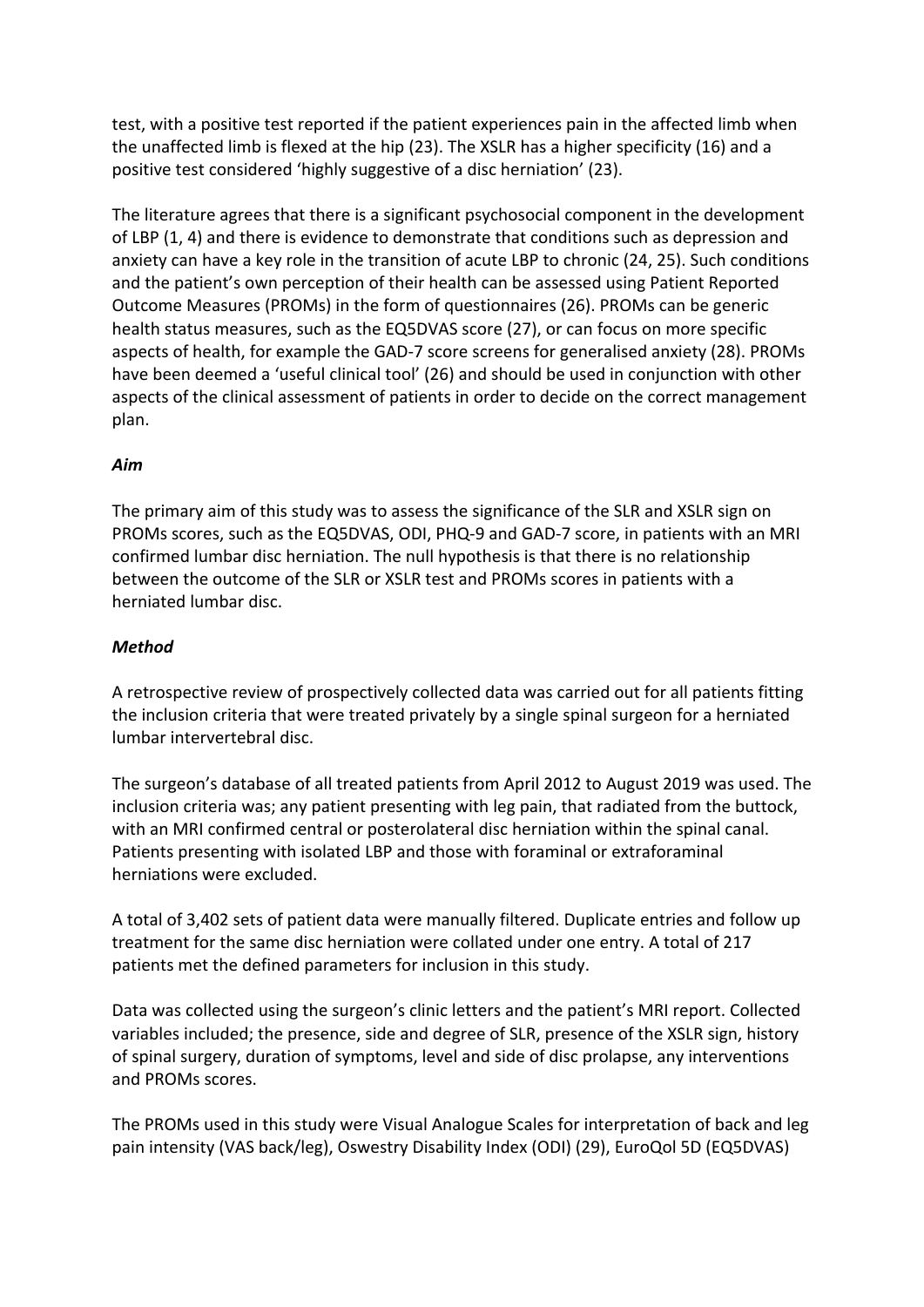(30), Patient Health Questionnaire 9 (PHQ-9) for self-reported depression (31), Generalised Anxiety Disorder score (GAD-7) (28) and expectations survey for lumbar spine surgery (32).

The collected data was then analysed using IBM SPSS Software Version 25. We used either Chi-squared test, independent *t*-test or Pearson correlation analysis to determine the significance of each variable with regard to the SLR and XSLR test.

# *Results*

There were a total of 217 patients included in this study, which consisted of 89 (41%) females and 128 (59%) males. The mean age was 50.4 years (SD 15.4, range 15-85). There were 102 (47.0%) patients with a negative SLR test (NSLR), 94 (43.3%) patients with a positive SLR test (SLR) and 20 (9.2%) patients with both a positive SLR test and positive XSLR test (XSLR). There was one (0.5%) patient who did not have this information recorded.

The mean age for NSLR was 53.7 years (CI 50.4-57.0), 49.2 years (CI 46.5-51.9) for SLR and 39.3 years (CI 33.3-45.3) for XSLR. *t*-test analysis revealed significant differences between all three mean values (NSLR vs SLR *P* = .04, NSLR vs XSLR *P* < .0001, SLR vs XSLR *P* = .003).



Figure 1. Mean age for each outcome of SLR test (NSLR vs SLR vs XSLR)

A total of 24 (11.1%) participants underwent operative treatment for their disc herniation, whilst the remaining 158 (72.8%) of patients received either conservative treatment or a nerve root block injection. 73 (33.6%) patients opted for conservative management, such as physio, analgesia and advice to manage their symptoms, whilst 85 (39.2%) patients received an injection. Treatment information was missing for 35 (16.1%) patients. There was a significant association between outcome of the SLR and XSLR test and the treatment a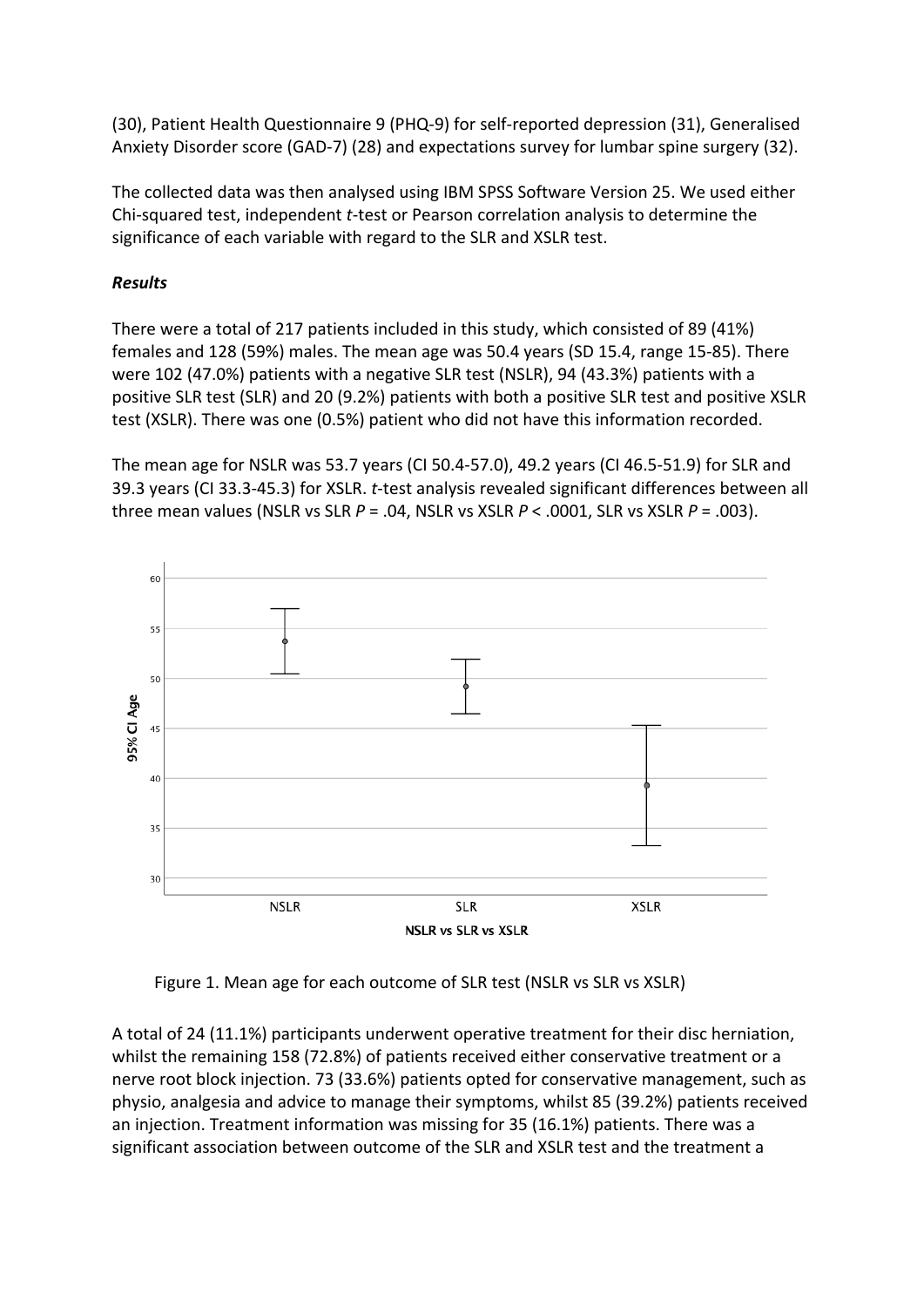patient received (x<sup>2</sup> (4) = 29.2, P < .001). Cramer's V value was significant (Cramer's V = 0.283, *P* < .001) indicating a weak association.



Figure 2. Number of patients for each treatment group



Figure 3. Number of patients for each treatment group depending on each outcome of SLR test (NSLR vs SLR vs XSLR)

## *VAS leg*

The lowest VAS leg scores were reported for patients with NSLR (mean 6.3, CI 5.7-6.9) whilst scores were higher for patients with a positive SLR (mean 7.5, CI 7.0-8.0) and highest for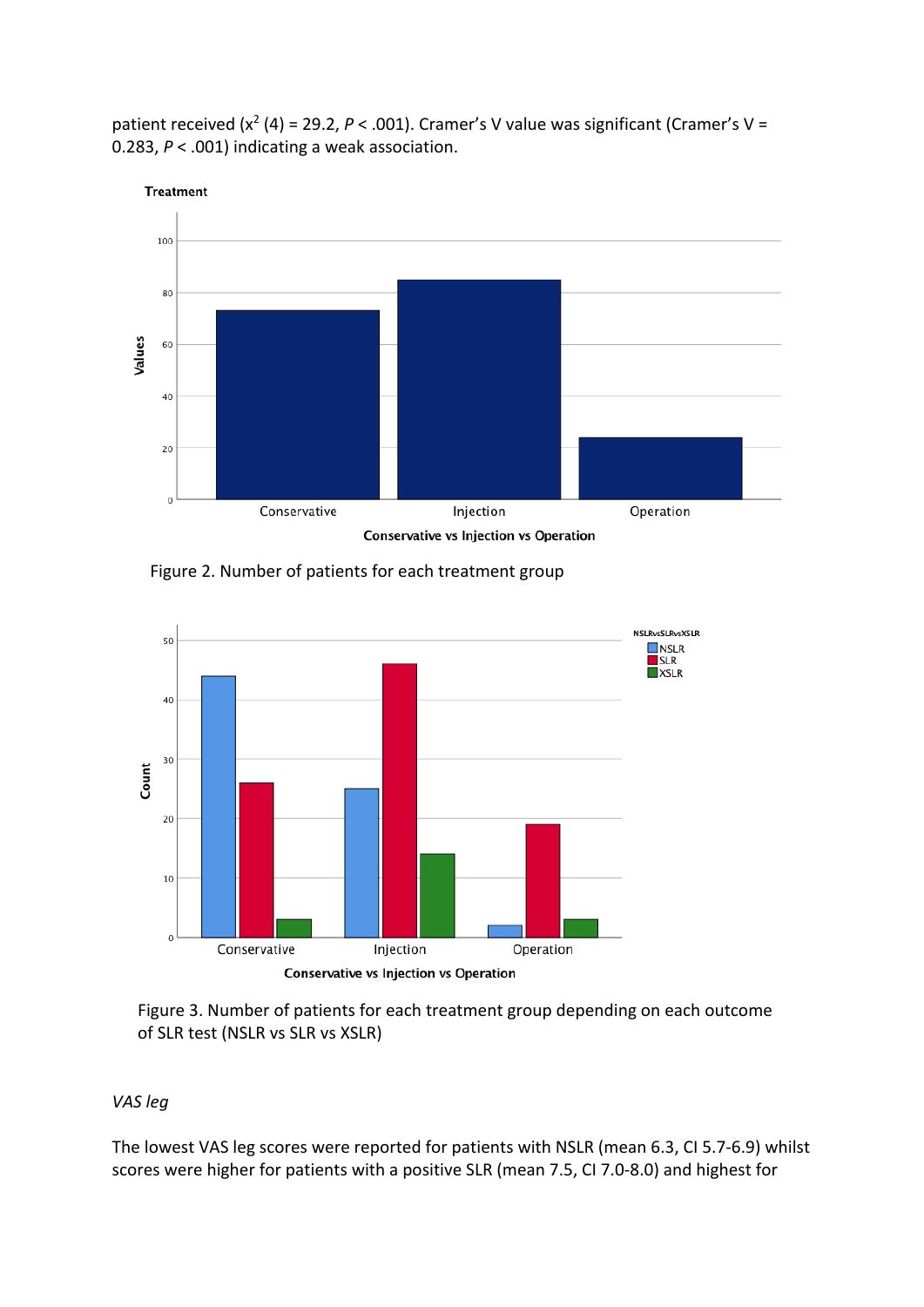patients with a positive XSLR (mean 8.5, CI 7.4-9.6). The difference was statistically significant between NSLR and SLR (*t*(194) = -3.1, *P* = .003) and between NSLR and XSLR (*t*(121) = -3.1, *P* = .003), but not between SLR and XSLR (*P* = .1).



Figure 4. Mean VAS leg score for each outcome of SLR test (NSLR vs SLR vs XSLR)

#### *EQ5DVAS*

Patients with a positive XSLR reported the lowest EQ5DVAS scores for health-related quality of life (mean 42.6, CI 28.3-56.9) compared to that of patients with only a positive SLR (mean 47.1, CI 42.5-51.7) and patients with NSLR (mean 59.6, CI 54.2-65.0). Again, *t*-test analysis revealed the difference between NSLR and SLR (*t*(160) = 3.5, *P* = .001) and NSLR and XSLR (*t*(96)=2.5, *P* = .01) was significant, whilst that between SLR and XSLR was not (*P* = .4).



Figure 5. Mean EQ5DVAS score for each outcome of SLR test (NSLR vs SLR vs XSLR)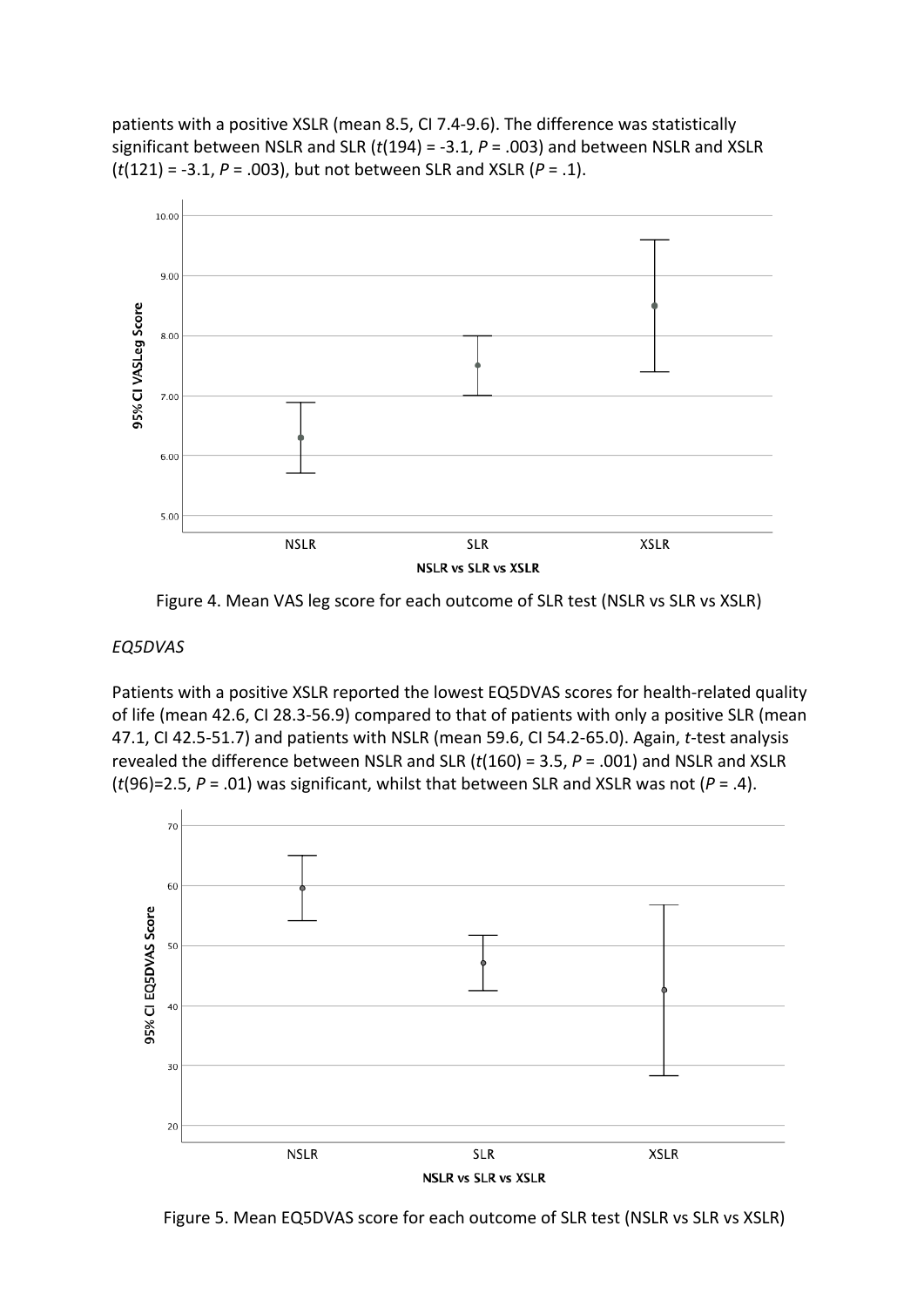ODI scores were highest in patients with a positive XSLR (mean 52.0, CI 43.4-60.6) compared to those with solely a positive SLR (mean 46.3, CI 42.5-50.1) and those with NSLR (mean 38.7, CI 34.9-42.5). *t*-test analysis showed this difference was not significant between SLR and XSLR (*P* = 2.17). However, the difference did reach significance between NSLR and SLR (*t*(182) = -2.8, *P* = .005) and NSLR and XSLR (*t*(111) = -2.8, *P* = .006).





*PHQ-9 & GAD-7*

Patients with NSLR were reported to be the least depressed with the lowest PHQ-9 scores (mean 7.6, CI 6.1-9.1) and the least anxious with similarly low GAD-7 scores (mean 4.5, CI 3.0-6.1) compared to patients with a positive SLR (PHQ-9; mean 10.5, CI 8.5-12.6, GAD-7; mean 7.1, CI 5.2-9.0) and patients with a positive XSLR (PHQ-9; mean 13.9, CI 8.4-19.4, GAD-7; mean 11.1, CI 6.4-15.8). In the case of both the PHQ-9 scores and GAD-7 scores, *t*-test analysis reported a significant difference between NSLR and SLR (PHQ-9; *t*(93) = -2.3, *P* = .02, GAD-7; *t*(93) = -2.1, *P* = .04) and NSLR and XSLR (PHQ-9; *t*(59) = -3.0, *P* = .004, GAD-7; *t*(59) = -3.2, *P* = .002), but not between SLR and XSLR (PHQ-9; *P* = 0.2, GAD-7; *P* = .08).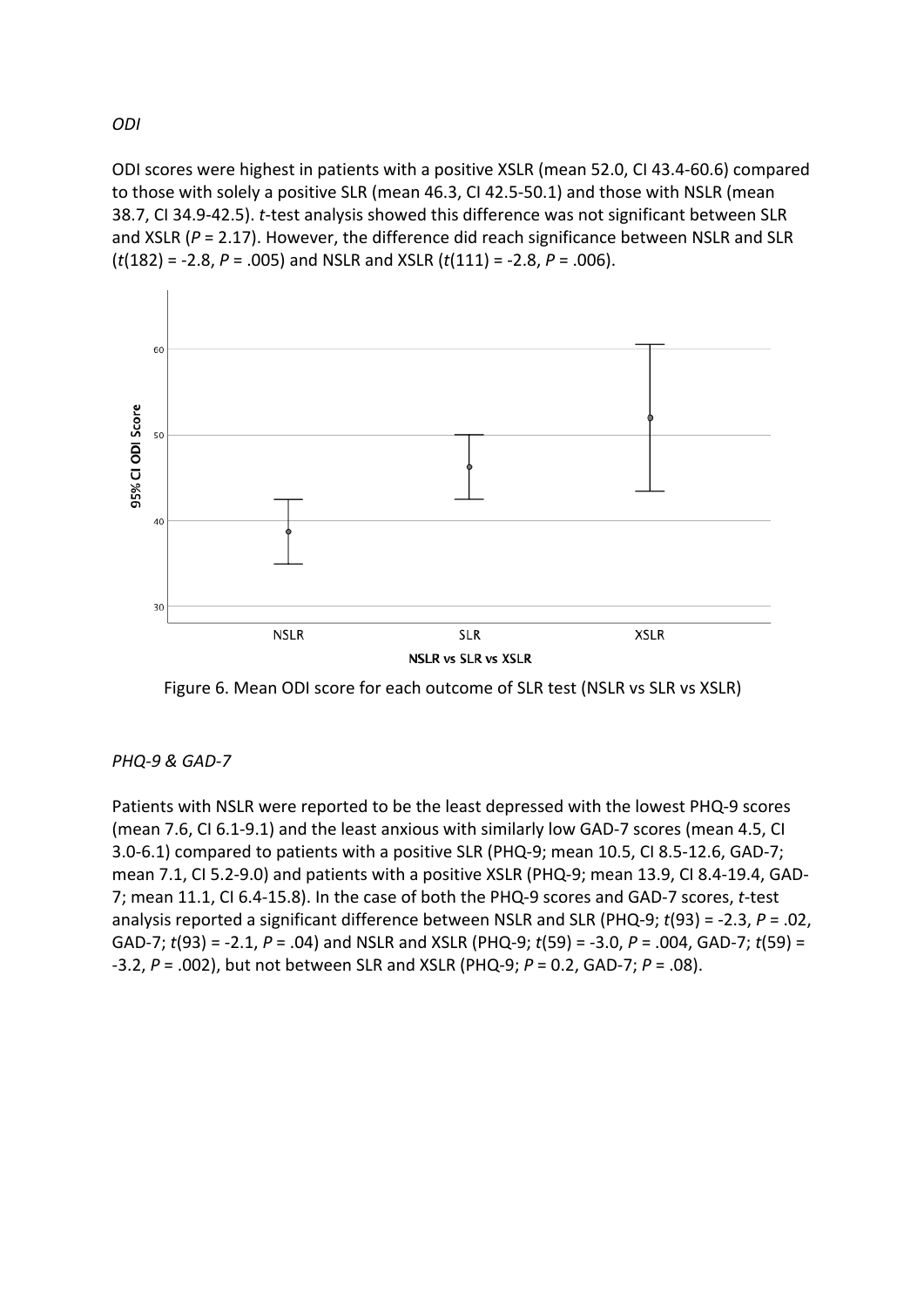

Figure 7. Mean PHQ-9 score for each outcome of SLR test (NSLR vs SLR vs XSLR)





## *Expectations*

Patients with NSLR had lower expectation scores (mean 48.4, CI 41.5-55.2) compared to patients with a positive SLR (mean 61.2, CI 55.9-66.5). Patients with a positive XSLR test had the highest expectation scores (mean 70.3, CI 57.9-82.7). Analysis using a *t*-test revealed the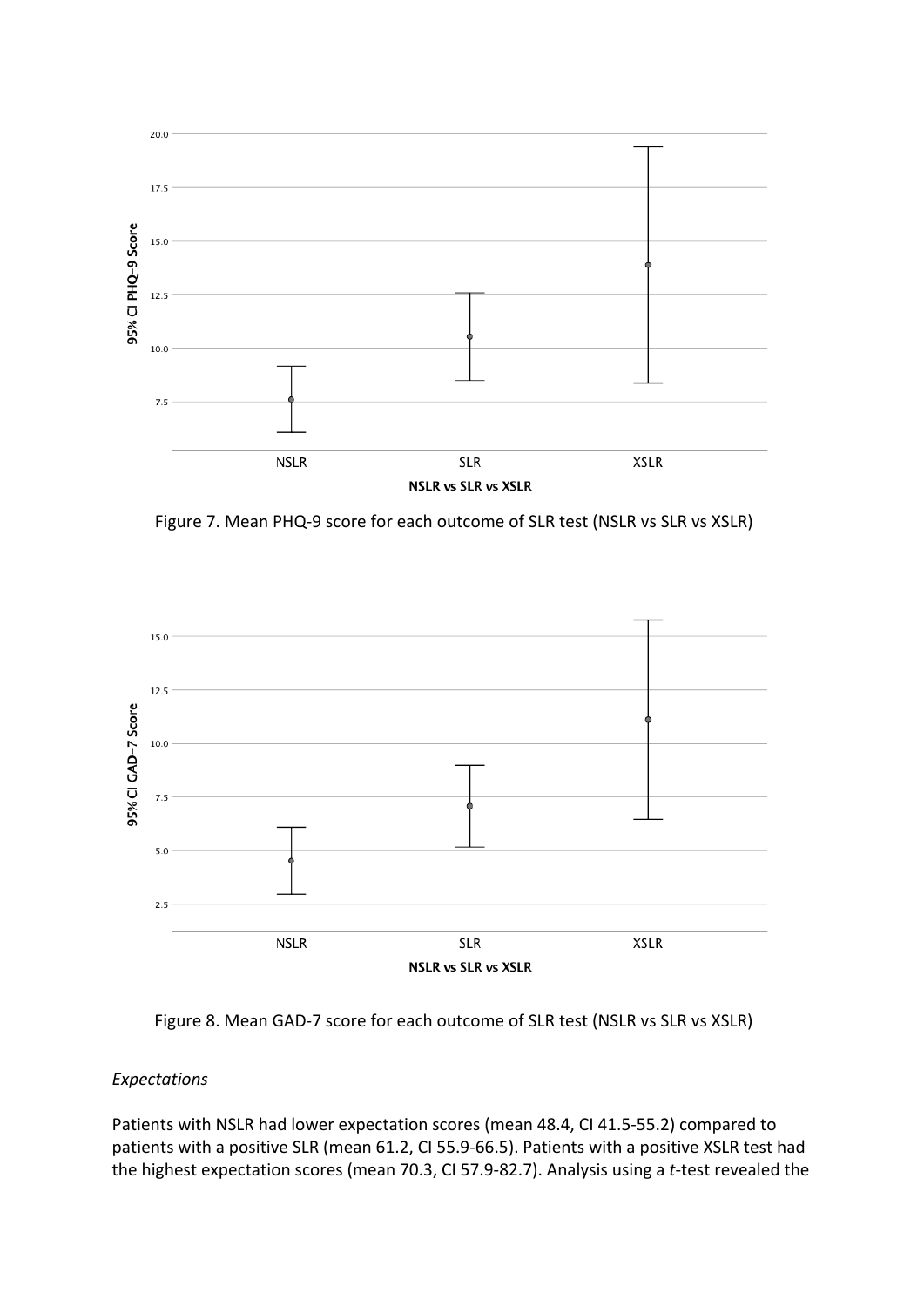difference to be significant between NSLR and SLR (*t*(71) = -3.0, *P* = .004) and NSLR and XSLR (*t*(42) = -2.7, *P* = .01), but once more not between SLR and XSLR (*P* = .2).



Figure 9. Mean Expectations score for each outcome of SLR test (NSLR vs SLR vs XSLR)

#### *Additional findings*

There was significant association found between a history of spinal surgery and whether a patient had NSLR, a positive SLR or positive XSLR test  $(x^2(2) = 8.00, P = .018)$ . Cramer's V value was significant (Cramer's V = 0.192, *P* = .018), but only indicated a weak association.

Fisher's exact test demonstrated a significant association between chronic LBP and disc herniation at multiple levels (p=0.004). Cramer's V value was significant (Cramer's V = 0.251, *P* = .001) indicating a moderate association. This is a known fact.

Results of PROMs scores analysis are summarised in Figures 10 and 11.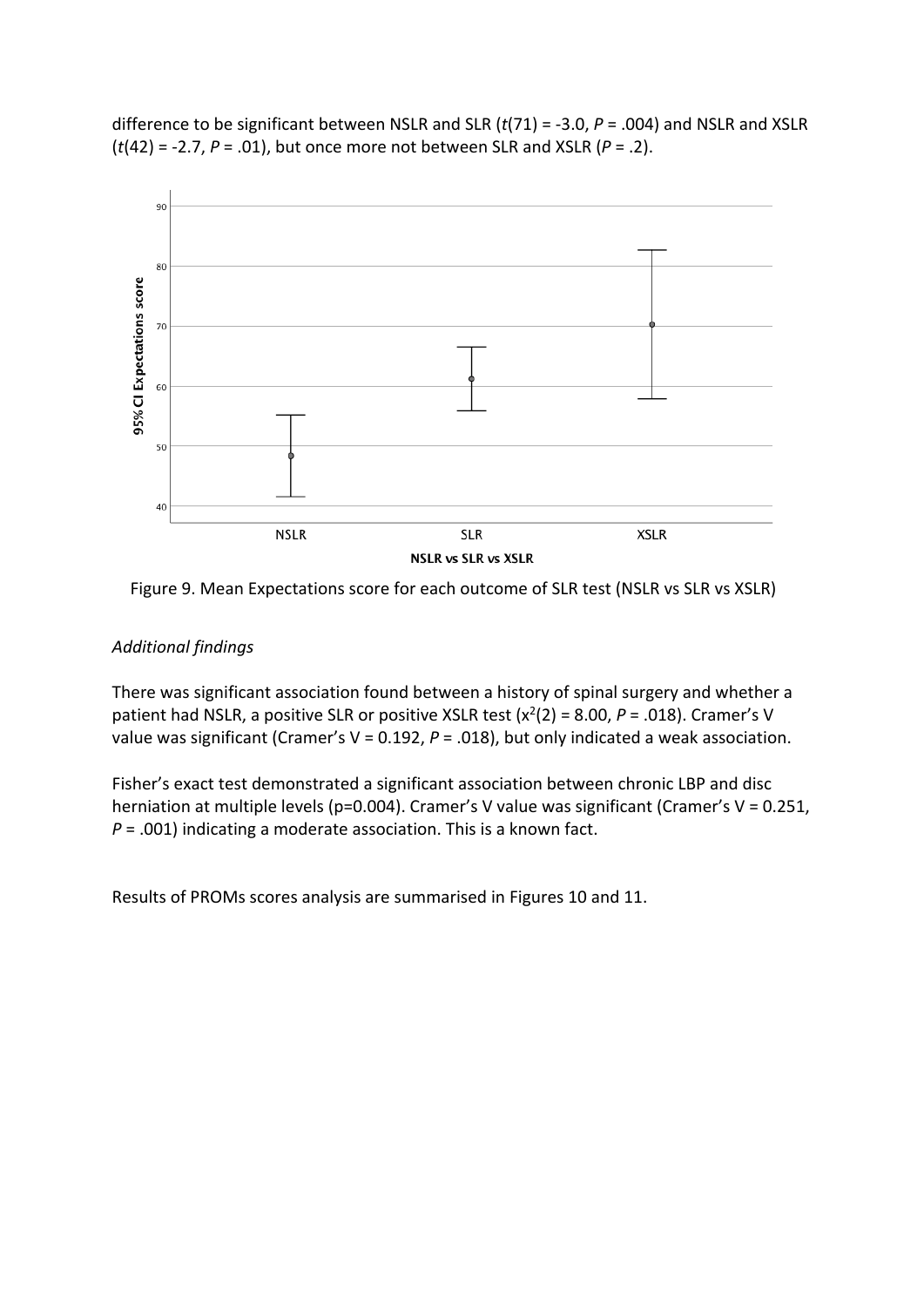|                                                   |             | n   | mean | <b>SD</b> | 95% CI<br><b>Upper</b><br><b>Bound</b> | 95% CI<br><b>Lower</b><br><b>Bound</b> |  |                                 |                     | t      | df  | Sig. (2-<br>tailed) |
|---------------------------------------------------|-------------|-----|------|-----------|----------------------------------------|----------------------------------------|--|---------------------------------|---------------------|--------|-----|---------------------|
| <b>VAS leg</b>                                    | <b>NSLR</b> | 103 | 6.3  | 3.0       | 5.7                                    | 6.9                                    |  | VAS leg                         | <b>NSLR vs SLR</b>  | $-3.1$ | 194 | .003                |
|                                                   | <b>SLR</b>  | 93  | 7.5  | 2.4       | 7.0                                    | 8.0                                    |  |                                 | <b>NSLR vs XSLR</b> | $-3.1$ | 121 | .003                |
|                                                   | <b>XSLR</b> | 20  | 8.5  | 2.4       | 7.4                                    | 9.6                                    |  |                                 | <b>SLR vs XSLR</b>  | $-1.7$ | 111 | .095                |
| <b>EQ5DVAS</b>                                    | <b>NSLR</b> | 81  | 59.6 | 24.6      | 54.2                                   | 65.0                                   |  | <b>EQ5DVAS</b>                  | <b>NSLR vs SLR</b>  | 3.5    | 160 | .001                |
|                                                   | <b>SLR</b>  | 81  | 47.1 | 20.7      | 42.5                                   | 51.7                                   |  |                                 | <b>NSLR vs XSLR</b> | 2.5    | 96  | .013                |
|                                                   | <b>XSLR</b> | 17  | 42.6 | 27.8      | 28.3                                   | 56.9                                   |  |                                 | <b>SLR vs XSLR</b>  | .8     | 96  | .442                |
| ODI                                               | <b>NSLR</b> | 95  | 38.7 | 18.5      | 34.9                                   | 42.5                                   |  | ODI                             | <b>NSLR vs SLR</b>  | $-2.8$ | 182 | .005                |
|                                                   | <b>SLR</b>  | 89  | 46.3 | 17.9      | 42.5                                   | 50.1                                   |  |                                 | <b>NSLR vs XSLR</b> | $-2.8$ | 111 | .006                |
|                                                   | <b>XSLR</b> | 18  | 52.0 | 17.2      | 43.4                                   | 60.6                                   |  |                                 | <b>SLR vs XSLR</b>  | $-1.2$ | 105 | .217                |
| PHQ-9                                             | <b>NSLR</b> | 52  | 7.6  | 5.6       | 6.1                                    | 9.1                                    |  | PHQ-9                           | <b>NSLR vs SLR</b>  | $-2.3$ | 93  | .021                |
|                                                   | <b>SLR</b>  | 43  | 10.5 | 6.7       | 8.5                                    | 12.6                                   |  |                                 | <b>NSLR vs XSLR</b> | $-3.0$ | 59  | .004                |
|                                                   | <b>XSLR</b> | 9   | 13.9 | 7.2       | 8.4                                    | 19.4                                   |  |                                 |                     |        |     |                     |
| GAD-7                                             | <b>NSLR</b> | 52  | 4.5  | 5.6       | 3.0                                    | 6.1                                    |  | GAD-7<br><b>Expectations of</b> | <b>SLR vs XSLR</b>  | $-1.4$ | 50  | .182                |
|                                                   | <b>SLR</b>  | 43  | 7.1  | 6.2       | 5.2                                    | 9.0                                    |  |                                 | <b>NSLR vs SLR</b>  | $-2.1$ | 93  | .039                |
|                                                   | <b>XSLR</b> | 9   | 11.1 | 6.1       | 6.4                                    | 15.8                                   |  |                                 | <b>NSLR vs XSLR</b> | $-3.2$ | 59  | .002                |
| <b>Expectations of</b><br>lumbar spine<br>surgery | <b>NSLR</b> | 37  | 48.4 | 20.5      | 41.5                                   | 55.2                                   |  |                                 | <b>SLR vs XSLR</b>  | $-1.8$ | 50  | .082                |
|                                                   | <b>SLR</b>  | 36  | 61.2 | 15.8      | 55.9                                   | 66.5                                   |  |                                 | <b>NSLR vs SLR</b>  | $-3.0$ | 71  | .004                |
|                                                   | <b>XSLR</b> | 7   | 70.3 | 13.4      | 57.9                                   | 82.7                                   |  | lumbar spine<br>surgery         | <b>NSLR vs XSLR</b> | $-2.7$ | 42  | .010                |
|                                                   |             |     |      |           |                                        |                                        |  |                                 | <b>SLR vs XSLR</b>  | $-1.4$ | 41  | .162                |

Figure 10. Summary of the mean, SD and CIs for each PROMs score compared to the outcome of the SLR/XSLR

Figure 11. Summary of the *t*-test analysis for each PROMs score compared to the outcome of the SLR/XSLR test

## *Discussion*

It is common knowledge that there are both physical and psychological components to LBP, with it being largely considered a biopsychosocial issue (33). Whilst the SLR and XSLR test act as important clinical tests for judging the physical aspects of LBP and lumbar radiculopathy, the psychosocial elements can be well assessed using PROMs scores. The purpose of this study was to assess whether the SLR and XSLR sign have any significance on the PROMs scores in patients with an MRI confirmed lumbar disc herniation.

The general findings from this study have shown that patients with a positive clinical test on examination had 'worse' reported PROMs scores, with a positive XSLR sign being associated with the 'worst' PROMs scores.

All patients that were included in our study presented with low back pain and radiating leg pain *AND* had an MRI scan confirming a lumbar disc herniation. We were therefore unable to calculate both sensitivity and specificity of the SLR and XSLR tests as we had no control group. However, the literature is in agreement that the SLR test has a high sensitivity and low specificity, with Devillé et al. (19) reporting a sensitivity of 0.91 and a specificity of 0.26. Conversely, the XSLR test had a reported sensitivity of 0.29 and a specificity of 0.88 (19),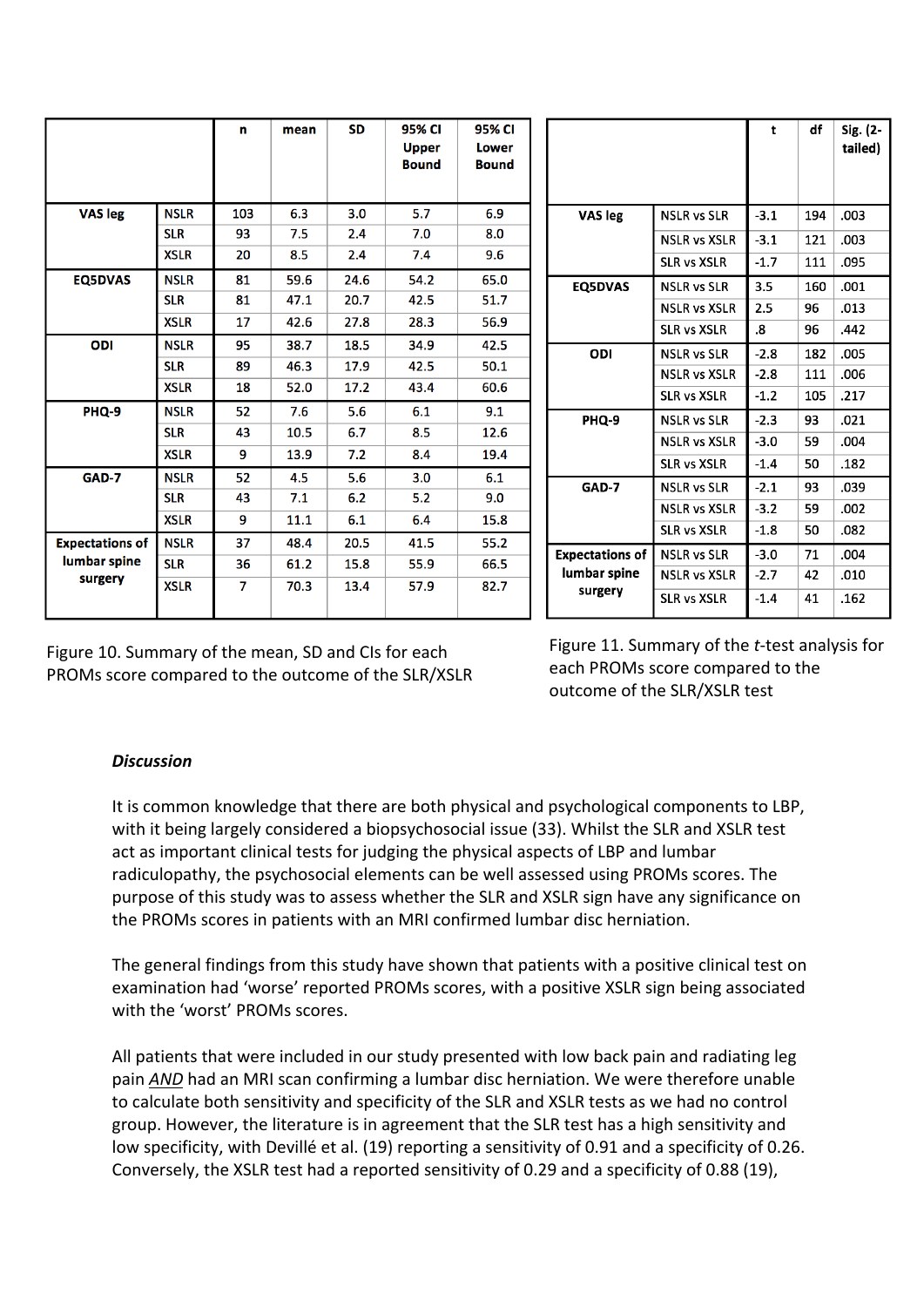indicating a low sensitivity and high specificity (16). The low specificity of the SLR limits its diagnostic accuracy in detecting lumbar disc herniations (19), whilst the XSLR test is more specific, with a positive test indicating a high likelihood of lumbar disc herniation (19, 23).

#### *VAS leg*

Pain is the common presenting symptom in many musculoskeletal pathologies (34) and acts as an important determinate for decision making in spinal surgery (35). VAS assessment is considered the simplest and most commonly accepted method of assessing pain severity (35). In this study, patients that reported the highest severity of leg pain had a positive XSLR test, whilst those with the lowest pain scores had NSLR. This is unsurprising. The significance of self-reported leg pain, as assessed by the VAS leg score, was highlighted by Hill et al. (36) and it has been associated with a much worse clinical course.

## *EQ5DVAS*

Health-related quality of life is considered one of the core outcome domains for trials around spinal surgery (37). Analysis results from this study are consistent with the findings of Selim et al. (38) which concluded that in a study of patients with LBP, those with pain below the knee *AND* a positive SLR test had a decreased health-related quality of life, compared to those patients with LBP alone. This highlights the potential significance of severe sciatica symptoms capable of eliciting a positive SLR/XSLR test on an individual's health related quality of life, and the EQ5DVAS' ability to indicate important factors and changes in patients with LBP (39).

## *ODI*

In clinical trials regarding LBP, physical functioning is considered one of the most important outcome measures (37). Such physical functioning is commonly assessed using the ODI score (29). This study showed a significant difference between the ODI scores for patients with a positive SLR or positive XSLR compared to those with NSLR, with patients with a positive clinical test reporting greater levels of disability. This is consistent with a study by Tonosu et al. (40), which showed that the ODI scores of patients with sciatica were significantly higher than those without. It is suggested that such patients, with high ODI scores, true sciatica and subsequently a positive SLR/XSLR have worse clinical presentation (36).

#### *PHQ-9 & GAD-7*

Not only is there a significant relationship between poor mental health and the development of LBP (41), but the correlation between the comorbidity of anxiety and depressive disorders and depressive and anxiety measures is commonly known (28). Spitzer et al. (2006) have also commented on the correlation between anxiety and bodily pain. This was evident looking at our data, as there was a significant difference between both the GAD-7 anxiety and PHQ-9 depression scores in patients with a positive SLR or XSLR compared to those without.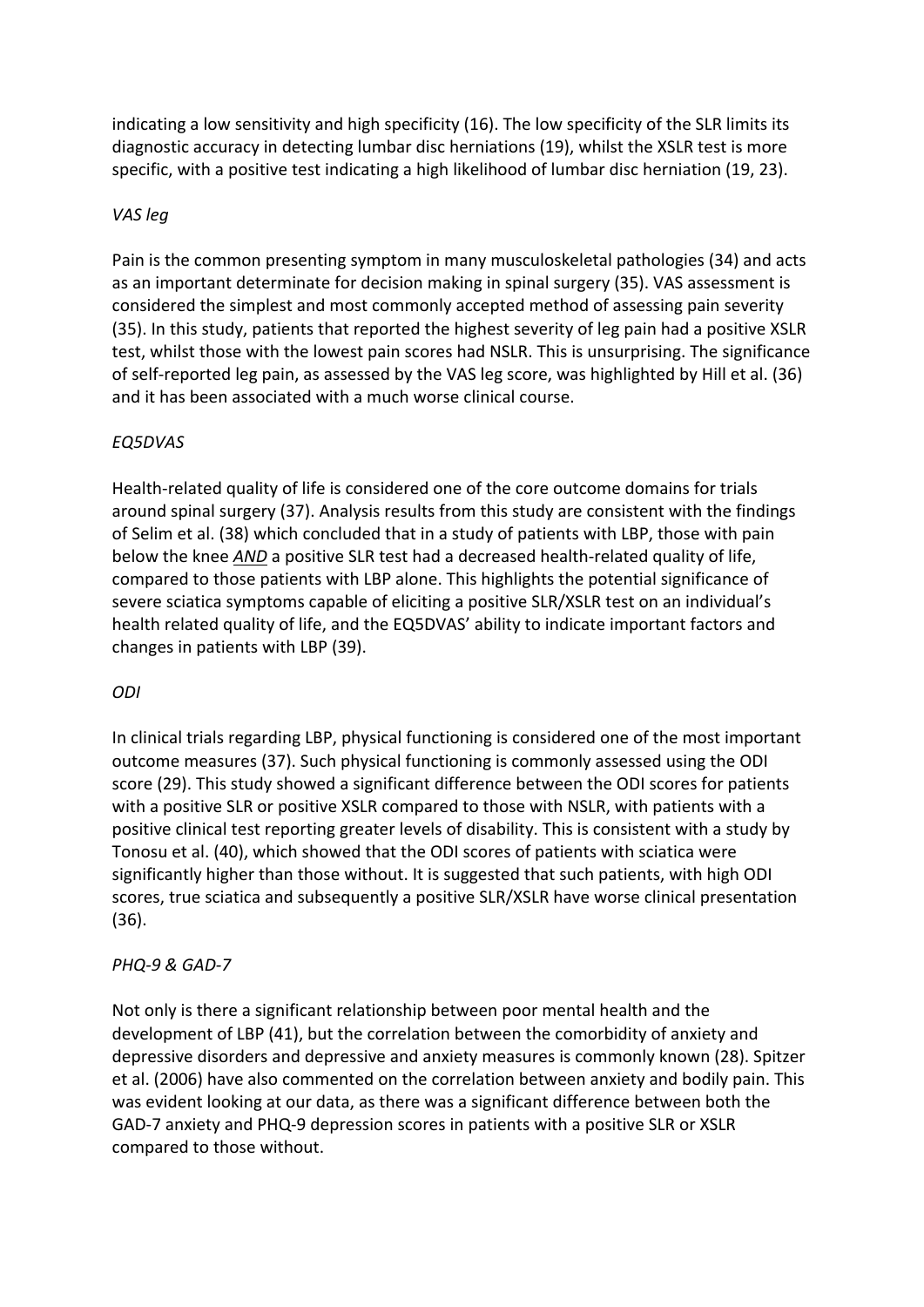## *Expectations of lumbar spine surgery*

Assessing patient's expectations is acknowledged as a key part of their overall assessment, especially in the case of spinal surgery (32). Preliminary evidence has been found to suggest that the expectations survey for lumbar spine surgery has potential 'discriminative validity by distinguishing between patients with a primary diagnosis of radiculopathy versus myelopathy' (32). This could be due to patients with a primary diagnosis of radiculopathy having higher scores for pain, disability and anxiety compared to those with a diagnosis of myelopathy, therefore leading them to develop a greater desire to be 'fixed' and subsequently greater expectations for a successful treatment. The results of our study are consistent with this suggestion, as patients with a higher expectation score, and therefore greater expectations, had a positive SLR test and/or XSLR test, indicating a diagnosis of lumbar radiculopathy.

## *Additional findings*

Tabesh et al. (42) found that age has a significant effect on the outcome of the SLR test, with a SLR test being positive in only a minority of elderly patients. This supports our study's finding that the average age for NSLR was higher than that of the SLR group and XSLR group. There is implication in this, as the result of the SLR test is often key in the decision to perform an MRI of the spine to confirm the diagnosis of a disc herniation (19). It is therefore important to not let a NSLR test result in elderly patients deviate clinicians from a potential diagnosis of lumbar disc herniation (42).

Our study has shown a significant, but weak, association between the presence of a positive SLR or XSLR sign and the final treatment that the patient receives. Awad et al. (43) highlighted the importance of tailoring a patient's treatment to their spinal pathology, socioeconomic status and behavioural environment. Thus reinforcing the concept that multiple pieces of information and clinical tests should be used to give the best outcome for each patient.

Data analysis in this study revealed a weak association between having a history of spinal surgery and a positive SLR or XSLR test. However, it is felt that this result could be due to the study's relatively small sample size for patients with a positive XSLR test. Therefore further testing, with a larger sample population and subsequently a greater number of patients with a positive XSLR sign, is necessary.

Additionally, the analysis showed that there was a moderate correlation between chronic LBP and having disc herniations at multiple levels. This is consistent with findings by Cheung et al. (44), which state that there is a significant correlation between increasing severity of lumbar disc degeneration, and thus disc herniation, and increasing chronic LBP. This subsequently aids in confirming the validity of this study's sample.

## *Strengths and Limitations*

A key strength of this study is the inclusion of only a single surgeon's data. This eliminated the potential issue with regard to the lack of consensus on interpretation of the SLR/XSLR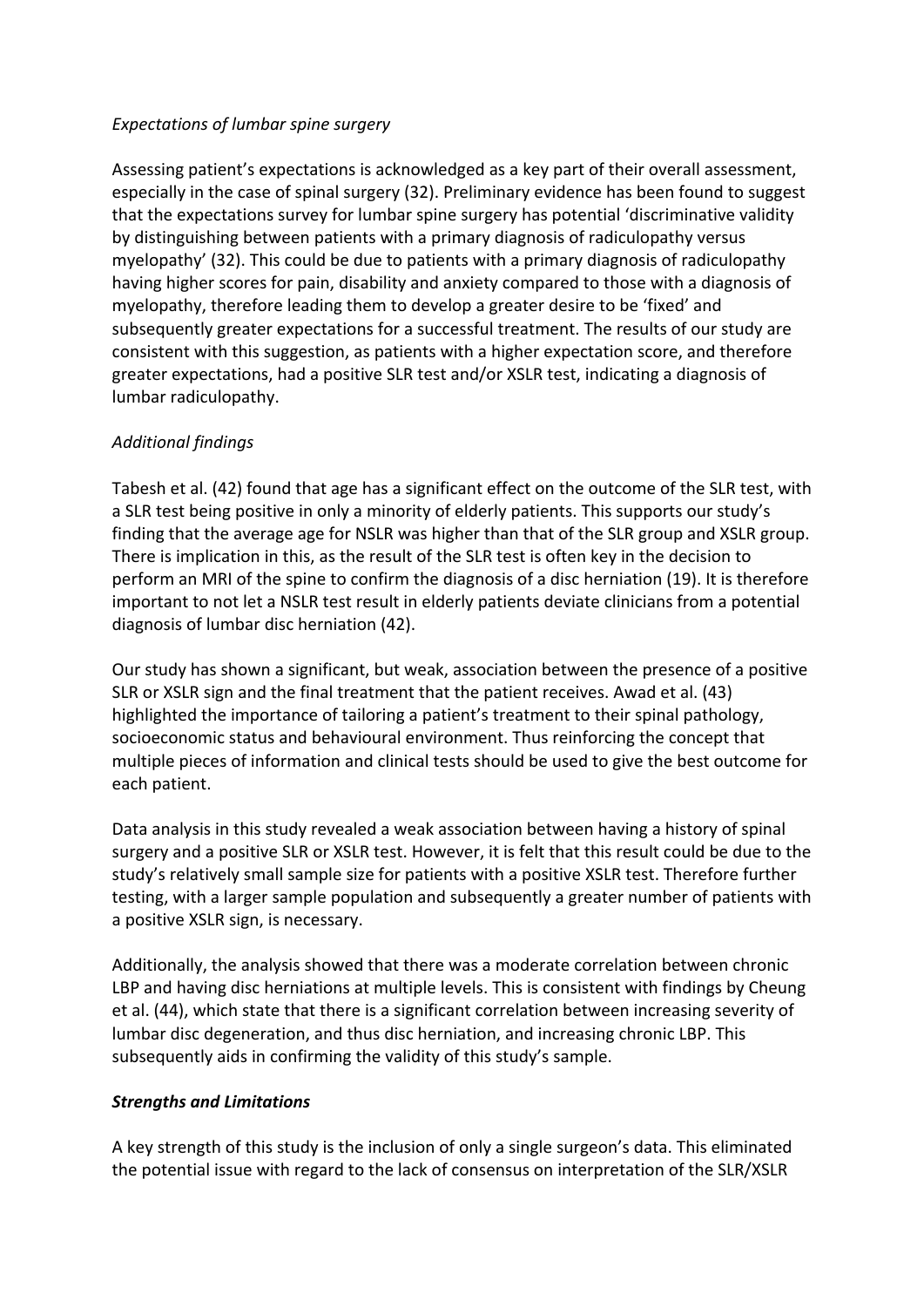test and what constitutes a positive result, therefore improving the consistency of the collected data and quality of analysis.

Furthermore, the use of questionnaires to assess PROMs scores ensured that the questions were presented to each patient in exactly the same manner each time, therefore ensuring consistency. However, certain elements of the use of such questionnaires did act as limitations to this study. For example, the potential for unconscious bias and the responses to each question being very subjective. There was also an element of 'survey fatigue', with many participants completing the first questionnaires, but fewer completing the whole set.

The main limitation for this study was its retrospective study design and relatively small sample size for patients with a positive XSLR sign. Notably, the small sample size for positive XSLR sign may have affected some of the statistical analysis. A prospective study with a larger sample size would therefore be required to further validate the results of this study.

#### *Conclusion*

This study has shown that there is a significant relationship between the outcome of the SLR test and XSLR test and PROMs scores in individuals with a lumbar disc herniation. Patients with PROMs scores indicating a lower health-related quality of life, higher pain severity, increased levels of disability, anxiety and depression and greater expectations are associated with a positive SLR test or XSLR test when compared to patients without (NSLR).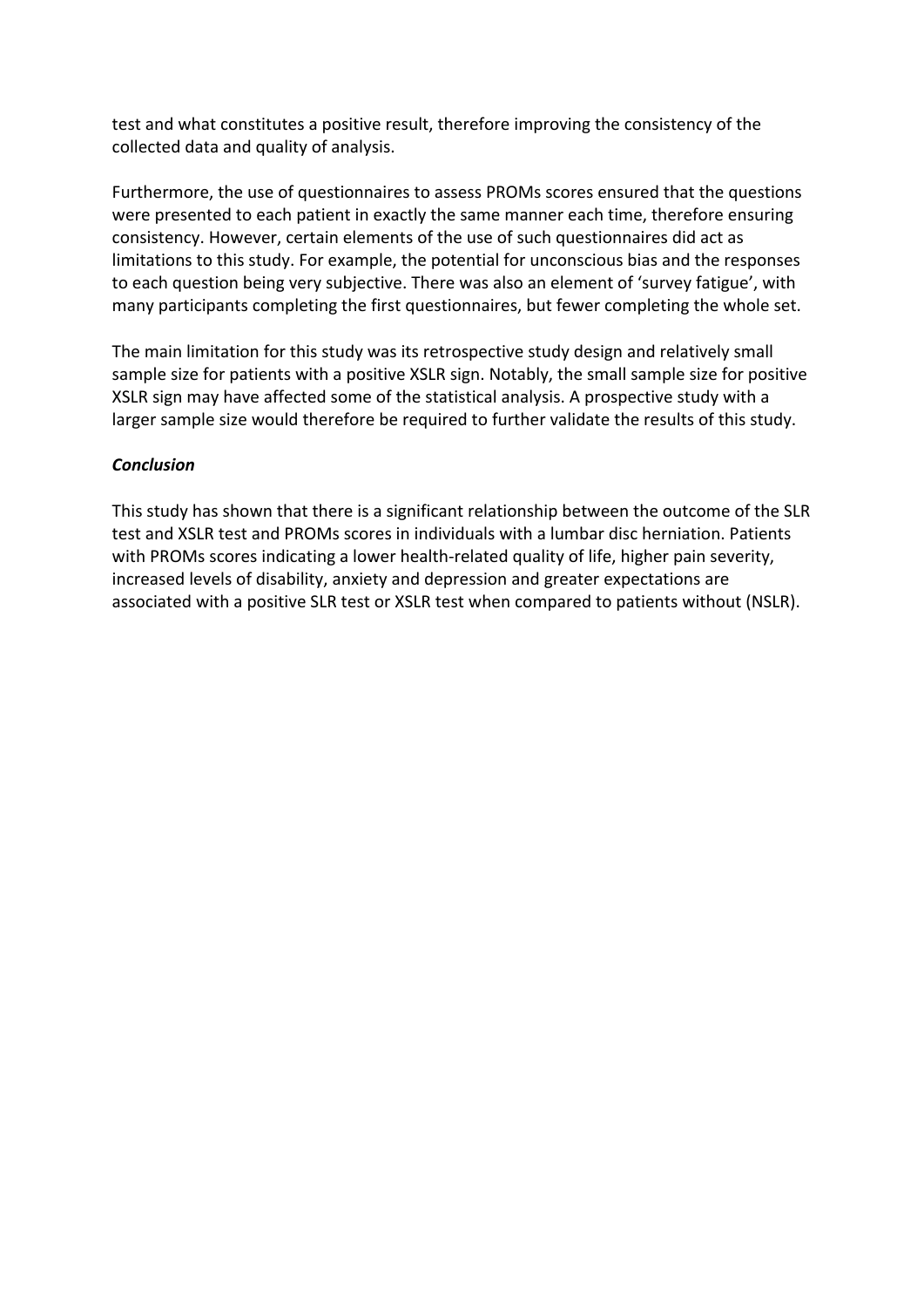# *References*

1. Hoy D, Bain C, Williams G, March L, Brooks P, Blyth F, et al. A systematic review of the global prevalence of low back pain. Arthritis & Rheumatism. 2012;64(6):2028-37.

2. Lidgren L. The bone and joint decade 2000-2010. Bulletin of the World Health Organization. 2003;81(9):629-.

3. Kent PM, Keating JL. The epidemiology of low back pain in primary care. Chiropractic & osteopathy. 2005;13:13-.

4. Allegri M, Montella S, Salici F, Valente A, Marchesini M, Compagnone C, et al. Mechanisms of low back pain: a guide for diagnosis and therapy. F1000Research. 2016;5:F1000 Faculty Rev-530.

5. Andersson GBJ. Epidemiology of low back pain. Acta Orthopaedica Scandinavica. 1998;69(sup281):28-31.

6. Konstantinou K, Dunn KM. Sciatica: review of epidemiological studies and prevalence estimates. Spine (Phila Pa 1976). 2008;33(22):2464-72.

7. Van Boxem K, Cheng J, Patijn J, van Kleef M, Lataster A, Mekhail N, et al. 11. Lumbosacral radicular pain. Pain Pract. 2010;10(4):339-58.

8. Speed C. Low back pain. BMJ (Clinical research ed). 2004;328(7448):1119-21.

9. Jordan J, Konstantinou K, O'Dowd J. Herniated lumbar disc. BMJ clinical evidence. 2009;2009:1118.

10. Bogduk N. On the definitions and physiology of back pain, referred pain, and radicular pain. Pain. 2009;147(1-3):17-9.

11. Bertilson BC, Brosjö E, Billing H, Strender L-E. Assessment of nerve involvement in the lumbar spine: agreement between magnetic resonance imaging, physical examination and pain drawing findings. BMC musculoskeletal disorders. 2010;11:202-.

12. Wassenaar M, van Rijn RM, van Tulder MW, Verhagen AP, van der Windt DAWM, Koes BW, et al. Magnetic resonance imaging for diagnosing lumbar spinal pathology in adult patients with low back pain or sciatica: a diagnostic systematic review. European spine journal : official publication of the European Spine Society, the European Spinal Deformity Society, and the European Section of the Cervical Spine Research Society. 2012;21(2):220-7.

13. Scaia V, Baxter D, Cook C. The pain provocation-based straight leg raise test for diagnosis of lumbar disc herniation, lumbar radiculopathy, and/or sciatica: A systematic review of clinical utility. Journal of Back and Musculoskeletal Rehabilitation. 2012;25:215- 23.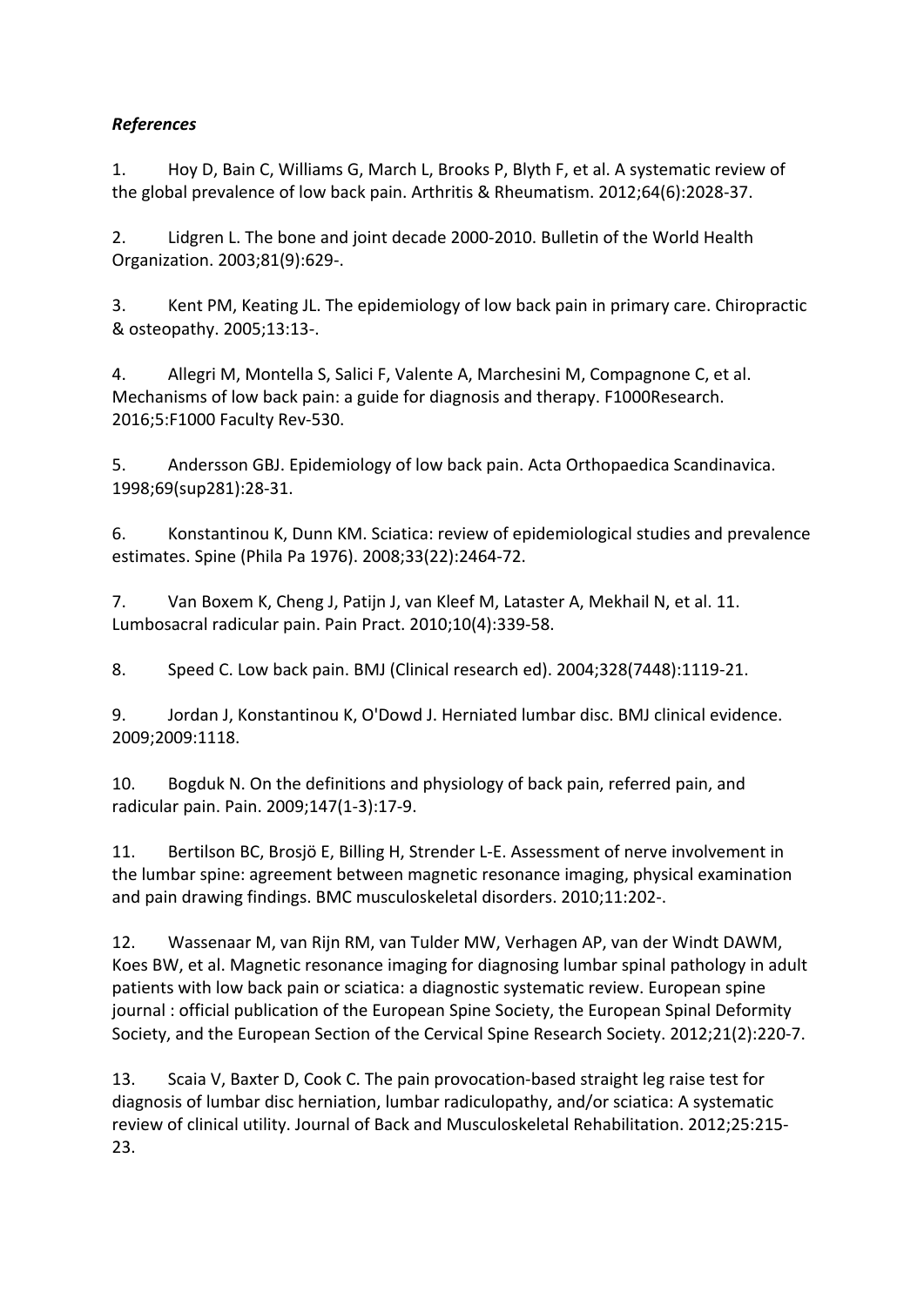14. Boden SD, Davis DO, Dina TS, Patronas NJ, Wiesel SW. Abnormal magneticresonance scans of the lumbar spine in asymptomatic subjects. A prospective investigation. J Bone Joint Surg Am. 1990;72(3):403-8.

15. Ekedahl H, Jönsson B, Annertz M, Frobell RB. Accuracy of Clinical Tests in Detecting Disk Herniation and Nerve Root Compression in Subjects With Lumbar Radicular Symptoms. Arch Phys Med Rehabil. 2018;99(4):726-35.

16. van der Windt DA, Simons E, Riphagen II, Ammendolia C, Verhagen AP, Laslett M, et al. Physical examination for lumbar radiculopathy due to disc herniation in patients with low-back pain. The Cochrane database of systematic reviews. 2010(2):CD007431.

17. Pande K. The Use of Passive Straight Leg Raising Test: A Survey of Clinicians. Malaysian orthopaedic journal. 2015;9(3):44-8.

18. Tawa N, Rhoda A, Diener I. Accuracy of clinical neurological examination in diagnosing lumbo-sacral radiculopathy: a systematic literature review. BMC musculoskeletal disorders. 2017;18(1):93-.

19. Devillé WL, van der Windt DA, Dzaferagić A, Bezemer PD, Bouter LM. The test of Lasègue: systematic review of the accuracy in diagnosing herniated discs. Spine (Phila Pa 1976). 2000;25(9):1140-7.

20. Iversen T, Solberg TK, Romner B, Wilsgaard T, Nygaard  $\emptyset$ , Waterloo K, et al. Accuracy of physical examination for chronic lumbar radiculopathy. BMC Musculoskelet Disord. 2013;14:206.

21. Whiting P, Harbord R, de Salis I, Egger M, Sterne J. Evidence-based diagnosis. Journal of Health Services Research & Policy. 2008;13(3\_suppl):57-63.

22. Vroomen PCAJ, de Krom MCTFM, Wilmink JT, Kester ADM, Knottnerus JA. Diagnostic value of history and physical examination in patients suspected of lumbosacral nerve root compression. Journal of neurology, neurosurgery, and psychiatry. 2002;72(5):630-4.

23. Hudgins RW. The Crossed Straight Leg Raising Test: A Diagnostic Sign of Herniated Disc. Journal of Occupational and Environmental Medicine. 1979;21(6).

24. Linton SJ. A review of psychological risk factors in back and neck pain. Spine (Phila Pa 1976). 2000;25(9):1148-56.

25. Pincus T, Burton AK, Vogel S, Field AP. A systematic review of psychological factors as predictors of chronicity/disability in prospective cohorts of low back pain. Spine (Phila Pa 1976). 2002;27(5):E109-20.

26. Davidson M, Keating J. Patient-reported outcome measures (PROMs): how should I interpret reports of measurement properties? A practical guide for clinicians and researchers who are not biostatisticians. British Journal of Sports Medicine. 2014;48(9):792.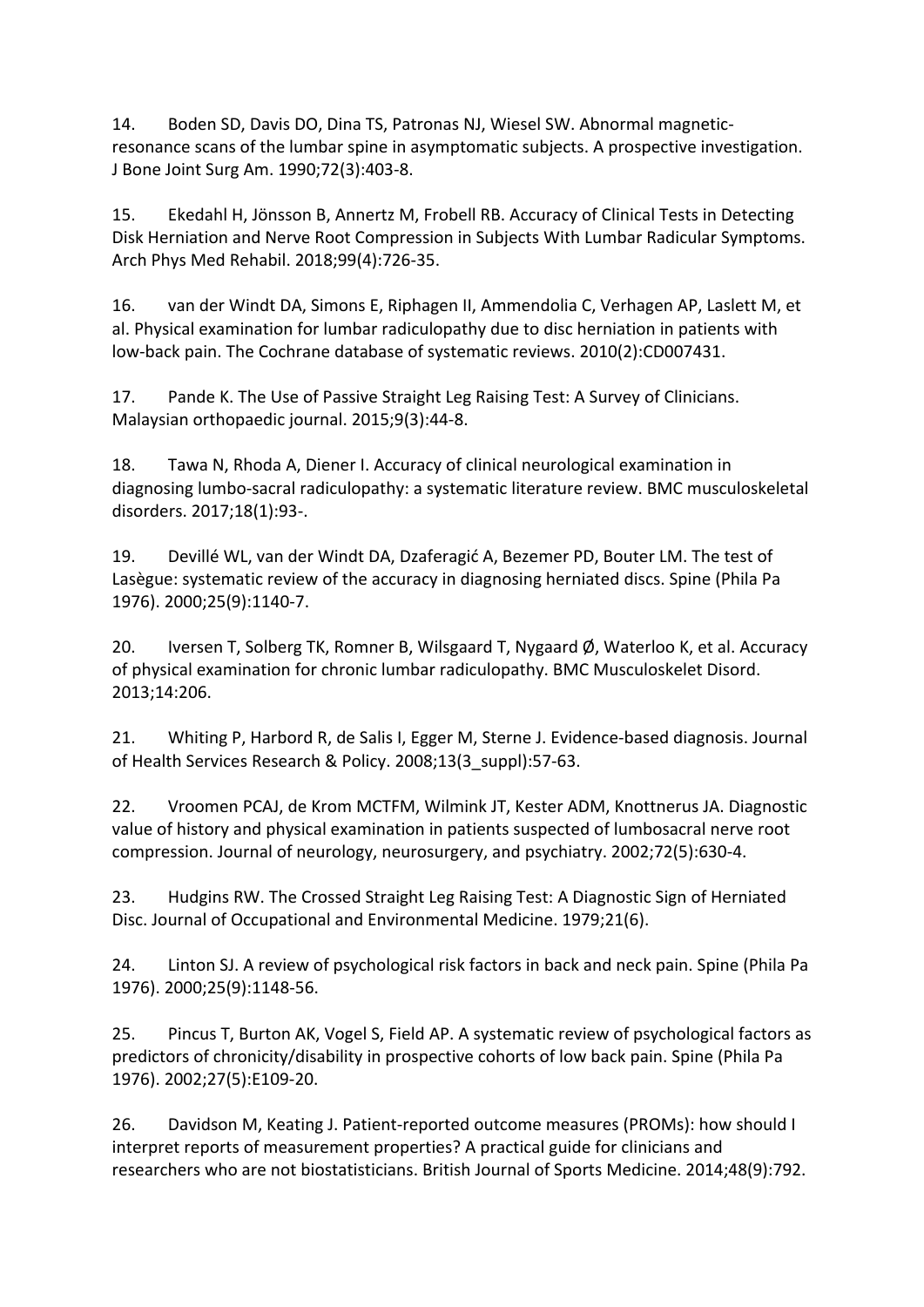27. Rabin R, de Charro F. EQ-5D: a measure of health status from the EuroQol Group. Ann Med. 2001;33(5):337-43.

28. Spitzer RL, Kroenke K, Williams JBW, Löwe B. A Brief Measure for Assessing Generalized Anxiety Disorder: The GAD-7. Archives of Internal Medicine. 2006;166(10):1092-7.

29. Fairbank JC, Pynsent PB. The Oswestry Disability Index. Spine (Phila Pa 1976). 2000;25(22):2940-52; discussion 52.

30. EuroQol Group. EuroQol--a new facility for the measurement of health-related quality of life. Health Policy. 1990;16(3):199-208.

31. Kroenke K, Spitzer R. The PHQ-9: A New Depression Diagnostic and Severity Measure. Psychiatric Annals. 2002;32:509-21.

32. Mancuso CA, Cammisa FP, Sama AA, Hughes AP, Ghomrawi HM, Girardi FP. Development and testing of an expectations survey for patients undergoing lumbar spine surgery. J Bone Joint Surg Am. 2013;95(19):1793-800.

33. Waddell G. Biopsychosocial analysis of low back pain. Baillieres Clin Rheumatol. 1992;6(3):523-57.

34. Fairbank J, Pynsent P, Carr A. Outcome measures in orthopaedics. Oxford Boston : Butterworth-Heinemann; 1993.

35. Zanoli G, Strömqvist B, Jönsson B. Visual analog scales for interpretation of back and leg pain intensity in patients operated for degenerative lumbar spine disorders. Spine (Phila Pa 1976). 2001;26(21):2375-80.

36. Hill JC, Konstantinou K, Egbewale BE, Dunn KM, Lewis M, van der Windt D. Clinical outcomes among low back pain consulters with referred leg pain in primary care. Spine (Phila Pa 1976). 2011;36(25):2168-75.

37. Chiarotto A, Deyo RA, Terwee CB, Boers M, Buchbinder R, Corbin TP, et al. Core outcome domains for clinical trials in non-specific low back pain. Eur Spine J. 2015;24(6):1127-42.

38. Selim AJ, Ren XS, Fincke G, Deyo RA, Rogers W, Miller D, et al. The Importance of Radiating Leg Pain in Assessing Health Outcomes Among Patients With Low Back Pain: Results from the Veterans Health Study. Spine. 1998;23(4).

39. Whynes DK, McCahon RA, Ravenscroft A, Hodgkinson V, Evley R, Hardman JG. Responsiveness of the EQ-5D Health-Related Quality-of-Life Instrument in Assessing Low Back Pain. Value in Health. 2013;16(1):124-32.